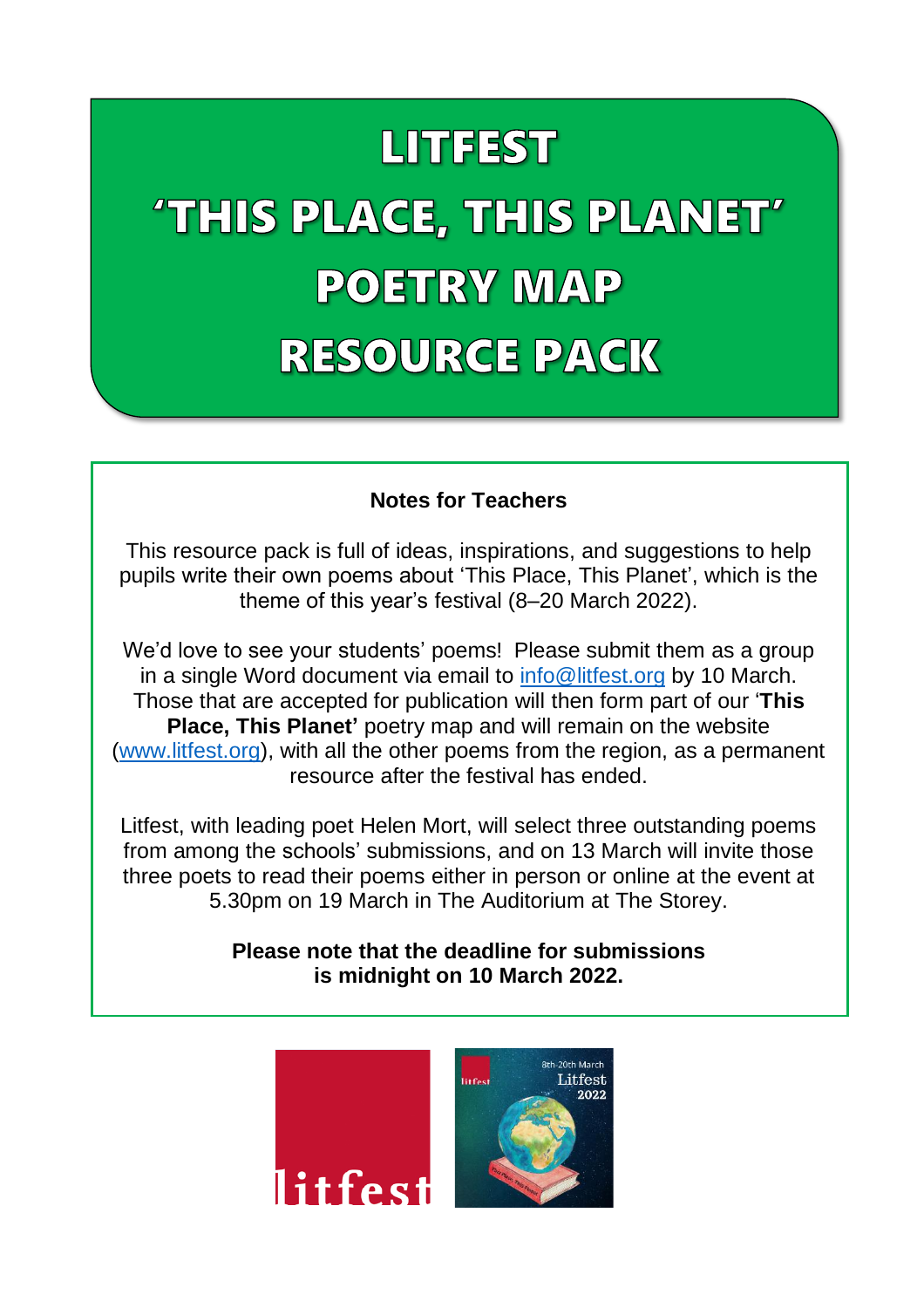For Litfest's 'This Place, This Planet' Poetry Map you are going to write a poem about planet Earth.

Our natural world is **a beautiful place**, but it is **under threat** and we can **see the changes** all around us. From our food choices, plastic packaging and car pollution to the melting polar-ice caps in Antarctica and Greenland, vanishing wilderness and oceans filled with plastic rubbish… There is a clear link between **what we humans choose to do**, and **how our actions continue to change the world** we live in.

Most importantly, there are the **positive steps** we can all take to reduce our impact on our world. **Some of these steps are little** – like turning off a light or recycling waste – **others are bigger,** like switching to electric cars, solar panels and wind turbines – **and some are huge**, like saving the oceans and the Amazon and African rainforests!

But the solution is not always so far away – sometimes the response to human-made climate change is right on your doorstep – **doing what you can to look after your parks, your forests, your rivers and your local wildlife,** and **not exporting your plastic rubbish to the other side of the world.**

For your poem, you'll need to **think about a local place** you want to write about, **what you love about it,** how it has **experienced pollution or the effects of climate change**, and what you would miss about it if it were to vanish entirely. Then you need to think about **how you want to write about it.**

There are as many ways to write a poem as there are **fish in the sea**, but to start with, you'll need:

### **INSPIRATION AND IDEAS** and then a

**BAG OF TRICKS!**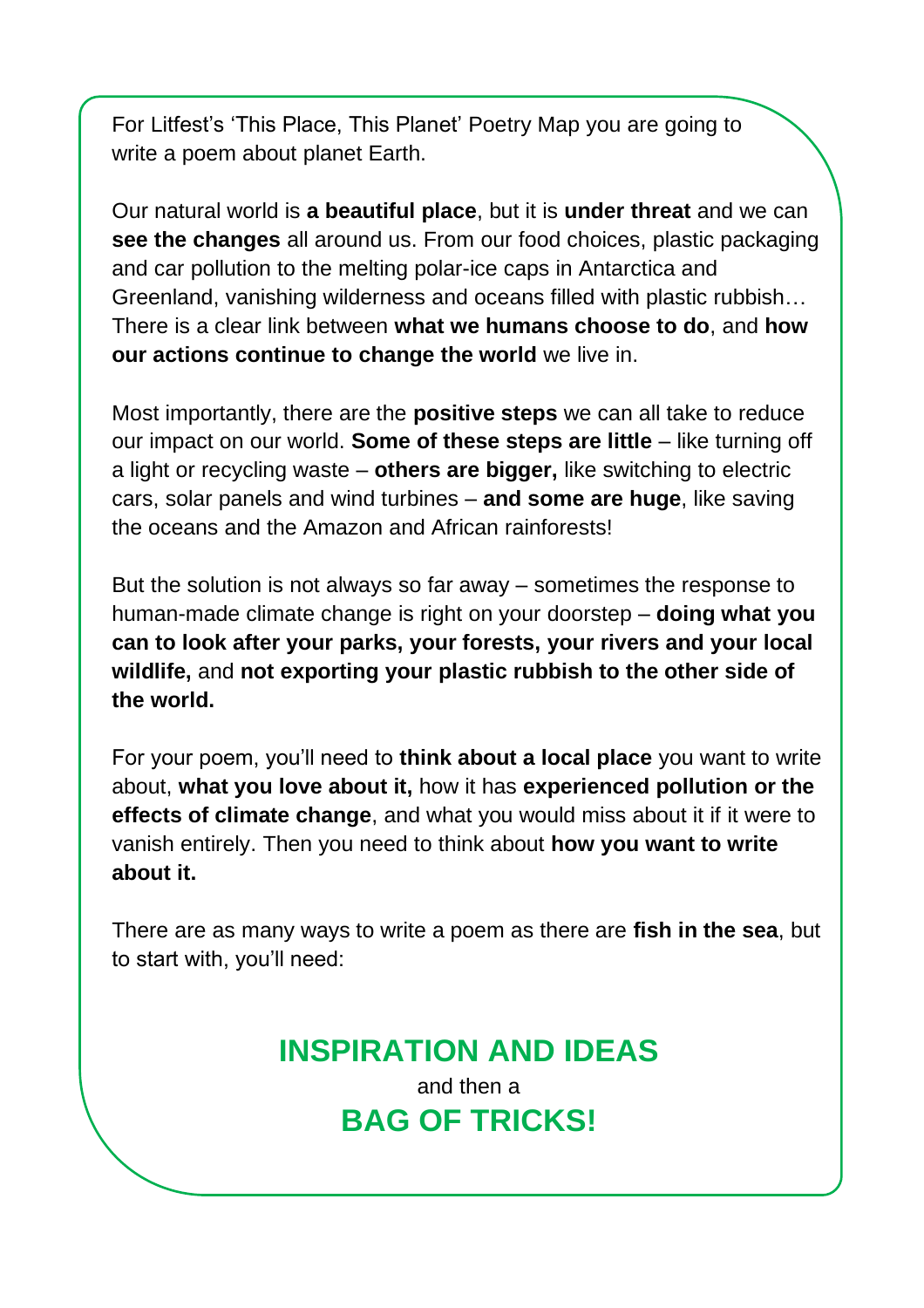#### **INSPIRATION AND IDEAS**

Before you start writing, you need to think of an **idea** – **what** are you going to write about?

Inspiration can come from **anywhere**. The most important thing is to be **open** to things you might normally miss in your busy everyday life. Poems are a good way of seeing **the world** in a different way.

Try thinking about a place outdoors (locally or in your imagination) that you've visited in the past.



You don't have to write about a place that you have been to – you can always **make something up**!

If you're stuck for inspiration, there are lots of things you can try…

- Some people are inspired by **music**
- Some people are inspired while **walking** (in the country or in town)
- **Talking to other people** can help you to come up with ideas too.

People are often inspired by **what they see in the world**. On the next few pages, there are some **pictures** of **Lancaster** and **Morecambe** that may help to inspire you...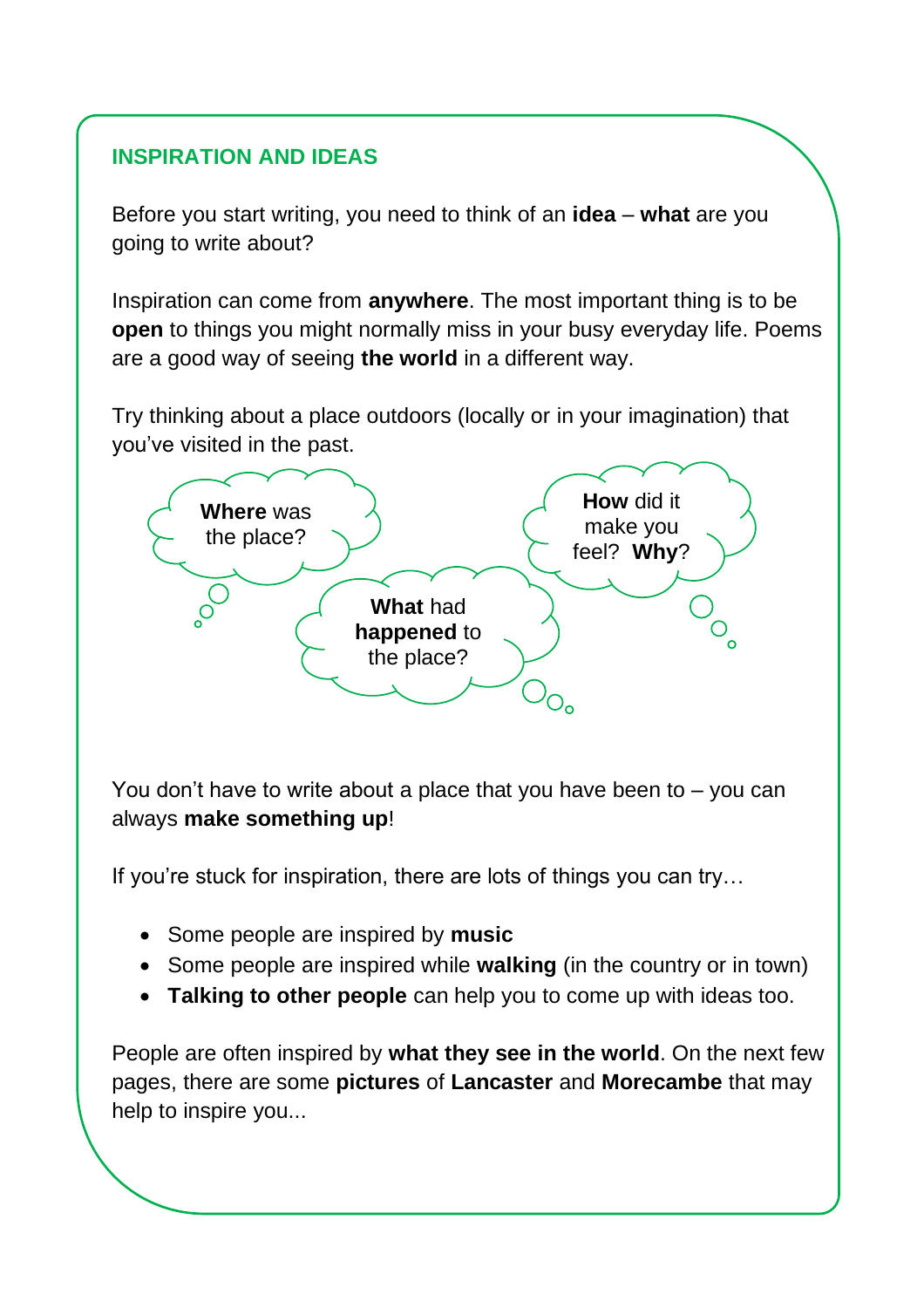All these photos were taken by **Johnny Bean**, and you can find many more at: Lancaster: <https://www.flickr.com/photos/jonathanbean/albums/72157604635585287> Morecambe: <https://www.flickr.com/photos/jonathanbean/albums/72157604631496838>



*Boats, Morecambe Bay*



*Ashton Memorial, Lancaster* (2019) *Silverdale Coastline (*c. 2006)

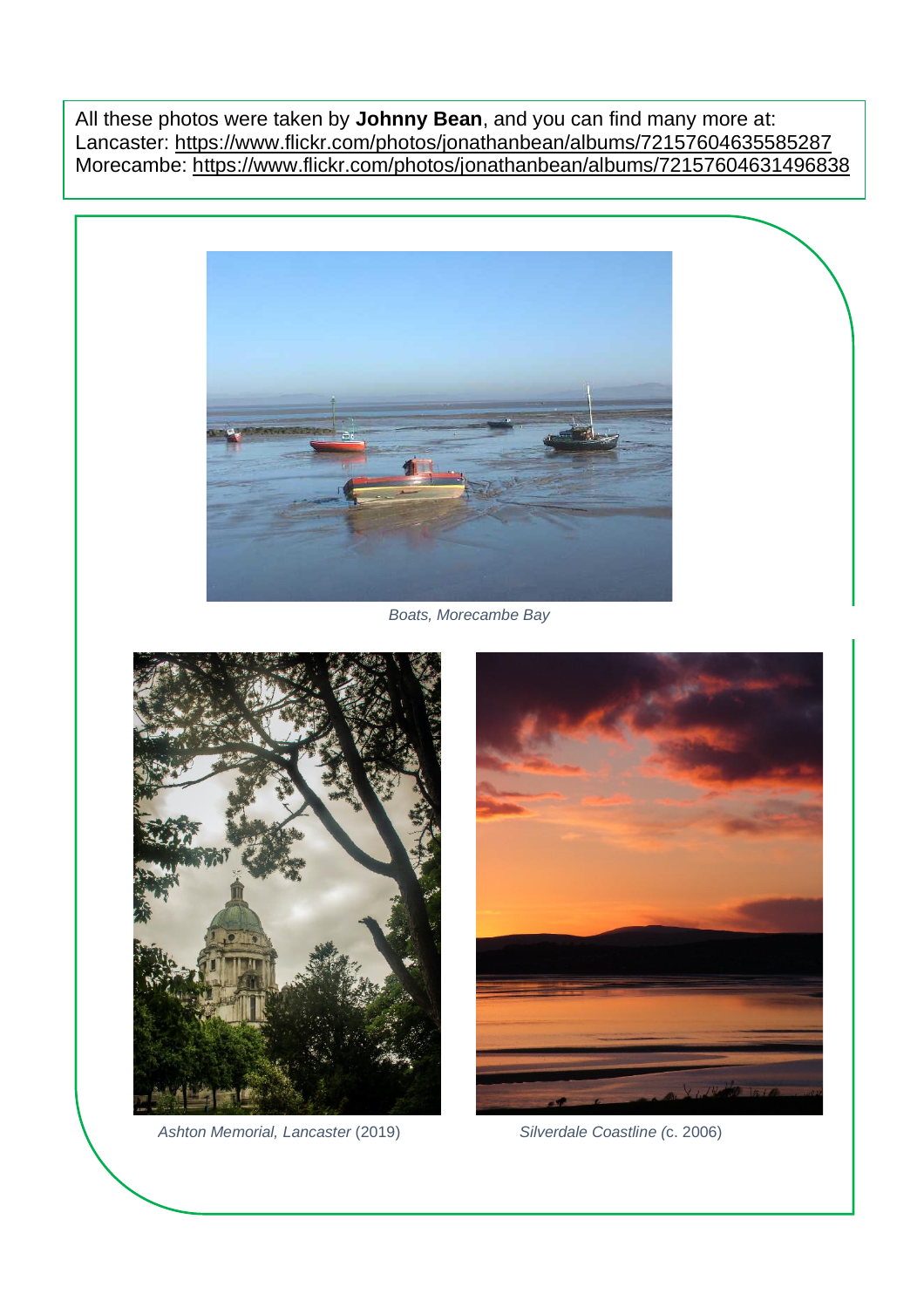

*Humanity Needs You* (Lancaster, 2011)



*School of Art* (The Storey, Lancaster, 2011)



*Climate Change* (Luminate Project, Morecambe, 2020)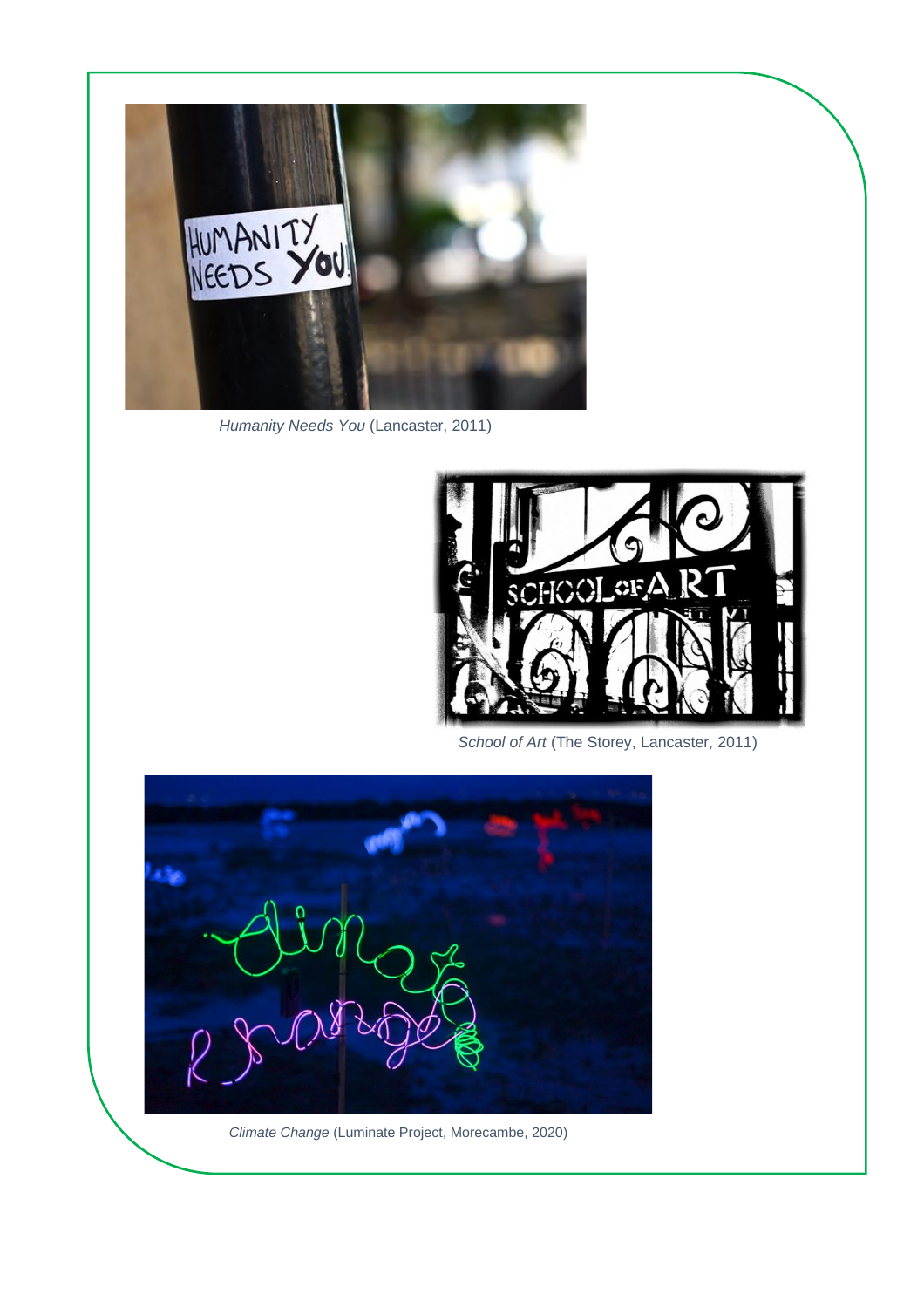# **BAG OF TRICKS**

So you've come up with an **idea** – **great**! Now you need to decide **how** you're going to write it. Try to choose a poem **type** that matches your content. E.g. a funny poem might be **short** and **rhyming**. A **serious** poem might be longer.

**Couplet** (2 lines that rhyme)

**Quatrain** (4 lines, at least some of which rhyme)

**Limerick** (funny poem. Lines 1, 2 and 5 rhyme, and lines 3 and 4 form a separate rhyme)

**Sonnet** (A 14-line poem that can rhyme or not rhyme.)

In most sonnets, the last<br>two lines either. two lines either solve a problem or emphasise<br>the main point phasise the main point.

Each outcry of the hunted *Hare* A fibre from the Brain does *tear* William Blake, from *Auguries of Innocence* (1805)

And now there came both mist and snow,  $S_{pot}$  the And it grew wondrous *cold*: assonance<br>assonance<br>lines 1 april in And ice, mast-high, came floating by, lines 1 and 3. As green as eme*rald*. Samuel Taylor Coleridge, from 'The Rime of the Ancient Mariner' (1798)

Raised in the valleys and fed by the *seas* Borne on the breeze with the birds and the *bees* Gifted with birth From the womb of the earth My origins are not unlike those of the *trees*

Fred Hornaday (2014), reprinted by permission of the author, kingoflimericks.com

#### *Sonnet for a Sphere*

Take an apple. Chop it into quarters. Count out three. These represent the lakes that nestle inside countries, all the snaking rivers joined with seas – the blue that's water.

Put them aside. This last remaining slice stands for the land. Divide it into eight. Discard the barren: the distant icy waste, The thirsty desert, rocky unreached heights.

What's left? Just one last sliver of a sphere. Unpeel its skin. Hold up that patch of green between your thumb and fingertip. It's here the soil is rich and seeds take root. The crops we need to harvest, where our livestock feed are all in this. Be careful now – don't drop it. Rachel Rooney, *The Language of Cat* (Otter-Barry Books), by permission of the author.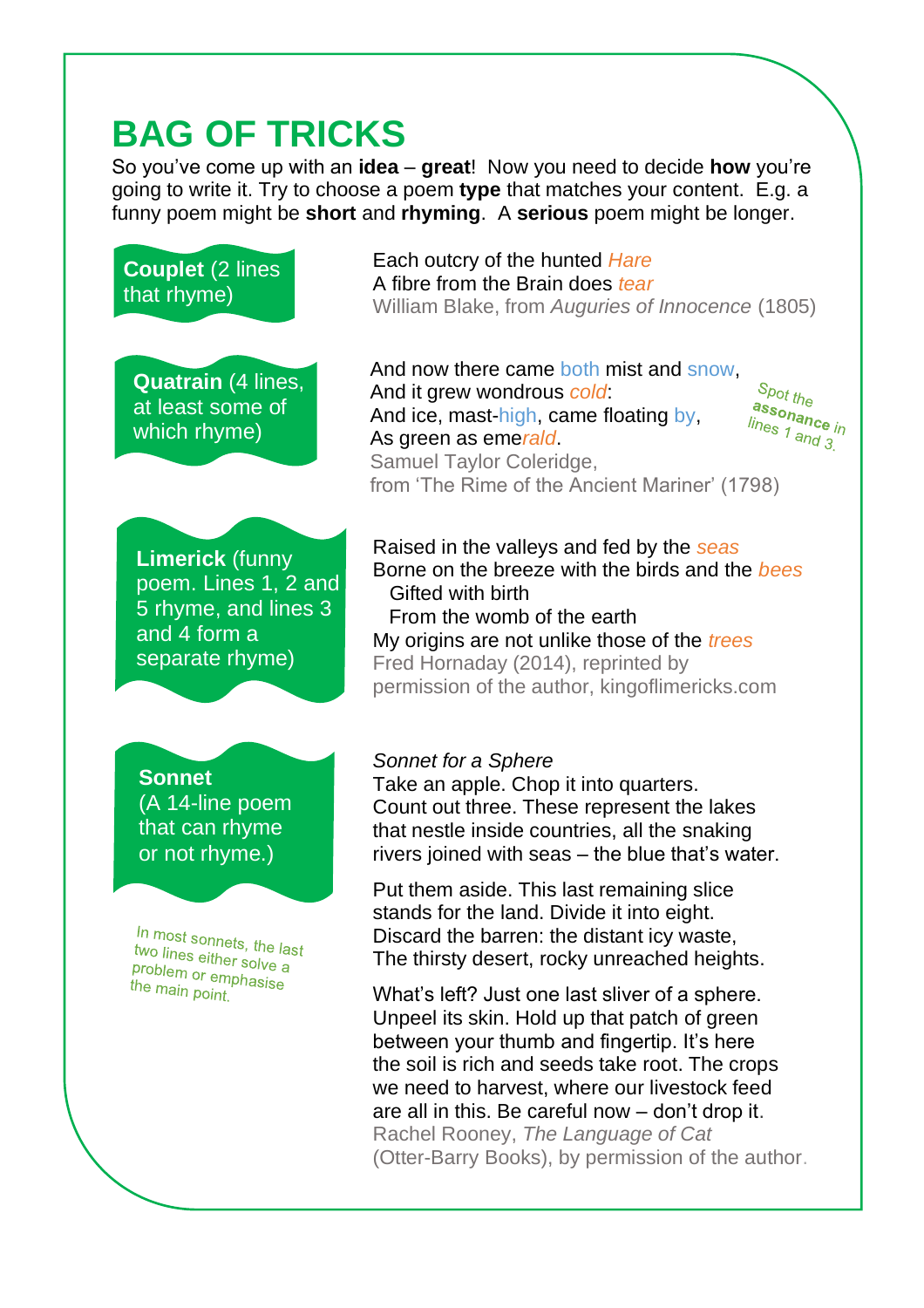### **Haiku**

A *haiku* is a Japanese poetic form. It has three lines, each with a set number of syllables. The first and last lines usually have **five** syllables, and the middle line has **seven**.

Here's one from Greg C. Johnson, USA: *Our industry has warmed oceans, air, lands - changed rains melted ice - raised seas.* [https://www.sightline.org/2018/12/05/climate-change-told-in-19](https://www.sightline.org/2018/12/05/climate-change-told-in-19-heartbreaking-haiku/) [heartbreaking-haiku/](https://www.sightline.org/2018/12/05/climate-change-told-in-19-heartbreaking-haiku/)

And another from Maureen McGreevy, Canada:

*something grabs my leg plastic bag churned by the tide ocean clings for life* [https://www.poetrysoup.com/](https://www.poetrysoup.com/poem/woe_is_the_sea_1020445) [poem/woe\\_is\\_the\\_sea\\_1020445](https://www.poetrysoup.com/poem/woe_is_the_sea_1020445) (Reprinted by permission)

> And lastly one from Dan Farber, USA: *'Global climate change' – A long and abstract title For a world in pain.* [https://blogs.berkeley.edu/2013/07/03/environment](https://blogs.berkeley.edu/2013/07/03/environmental-haiku-for-summer/) [al-haiku-for-summer/](https://blogs.berkeley.edu/2013/07/03/environmental-haiku-for-summer/) (Reprinted by permission)

As you can tell from these examples, haiku can be **witty** or **serious**. They're a good way to focus on an **important idea** or **feeling**. And because they only have a few words in them, you'll need to **choose** and **arrange** your words **carefully**: use adjectives, verbs and adverbs that will have an **impact** on the audience.

## **Poems are great for reading aloud**

You can listen to 'A Climate of Change' by George the Poet here: [https://www.youtube.com/watch?v=kfEF\\_P73RE0](https://www.youtube.com/watch?v=kfEF_P73RE0)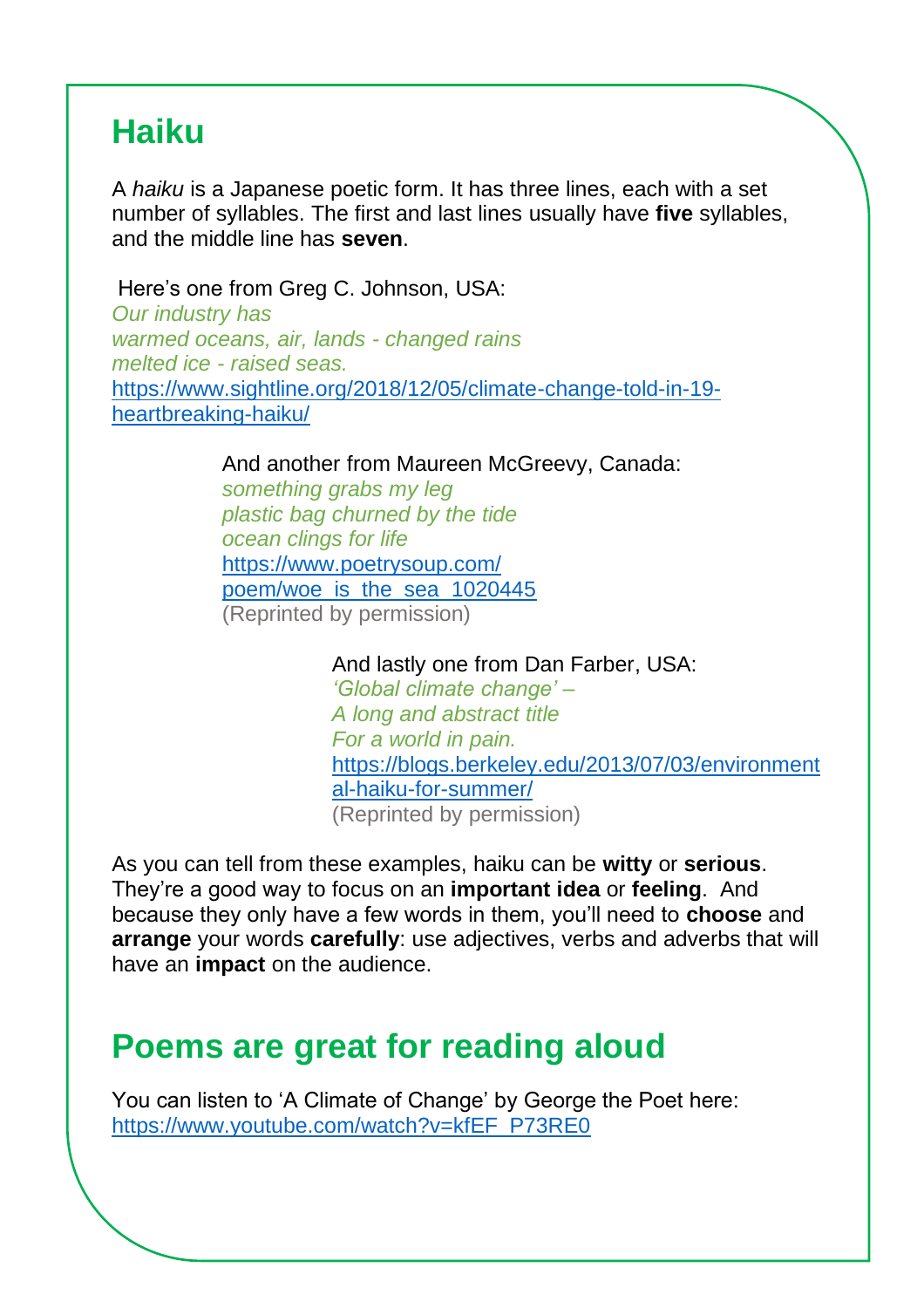Once you've got your **idea** and thought about the **sort** of poem you want to write, you need to think about the **words** you're going to use and how your poem is going to **sound** when read out loud.

A poem will be a discovery – for you and the reader – and might:

- Contain a **surprise** or something you've just **found out**
- Express a **feeling** like joy, sadness or anger, or all three
- Use your **favourite** words, or **unusual** and **new** ones
- Say very clearly what it **means**
- … or be **ambiguous** and mean two things at once

**The only rule is that there are NO RULES – just lots of different things to try as you find a way to express what you want to say**.

The brilliant Michael Rosen has very kindly set out 9 tips for writing poems:<https://www.theschoolrun.com/poetry-writing-tips-for-kids>

Here are some extra things you could try:

**Unexpected language —** Choose descriptive words that the reader might not expect, e.g. *His peppery wit* or *Her salty tongue*

**Simile** — You can use these to make imaginative comparisons, e.g. *Wind turbines like daffodils*

**Metaphor —** These are often stronger than similes, so you can use them when you want to create a really powerful image in the reader's mind, e.g. *My teacher is a game ranger* or *This classroom is a safari park*

**Fable —** Sometimes a fable can describe a complex situation in a simple way. Here is one from Aesop which you could try rewriting as a poem:

*A man came into a forest and asked the Trees to provide him a handle for his axe. The Trees consented to his request and gave him a young ashtree. No sooner had the man fitted a new handle to his axe from it, than he began to use it and quickly felled with his strokes the noblest giants of the forest. An old oak, lamenting when too late the destruction of his companions, said to a neighbouring cedar, 'The first step has lost us all. If we had not given up the rights of the ash, we might yet have retained our own privileges and have stood for ages.'*

Translated by George Fyler Townsend (1814–1900)